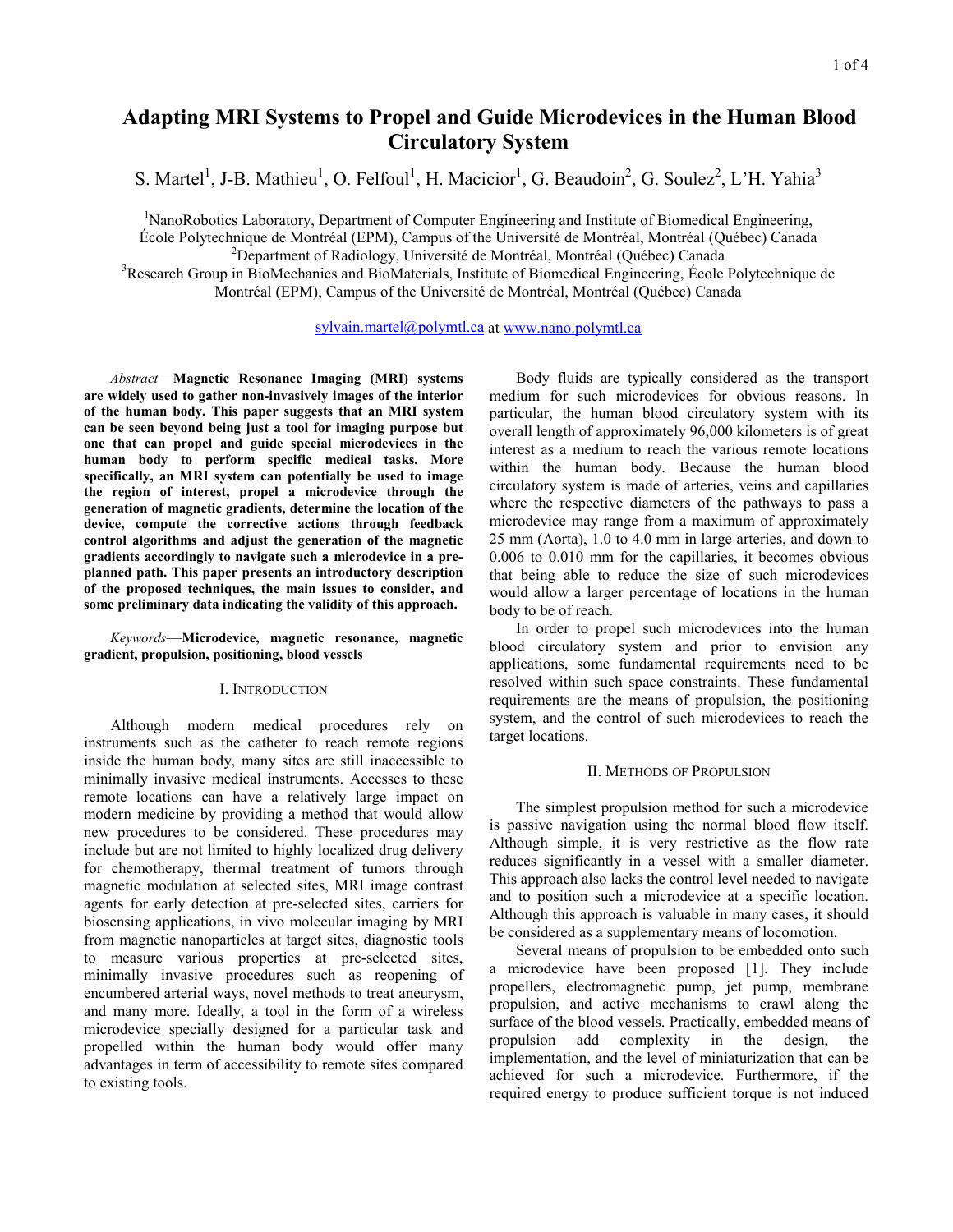from an external source but must be embedded, its implementation becomes extremely challenging yet adding restrictions on the level of functionality that can be integrated. A tethered implementation to deliver the power and possibly for communication could be envisioned. Unfortunately, it is not clear if such tethered microdevices would have significant advantages compared to modern tools such as the catheters for instance since they would share the same constraints in term of encumbrance of the pathways, risks for tissue damages caused by friction of the wires especially in tight corners, and limits in accessing some remote locations due to an increase of the friction forces through complex pathways geometries, just to name a few.

#### III. MAGNETIC RESONANCE PROPULSION

 Magnetic resonance propulsion (MRP) consists of applying magnetic gradients to exert a displacement force on a ferromagnetic core. The major advantage of this approach is that no complex mechanisms of propulsion need to be integrated onto the microdevice, making its implementation and miniaturization much easier while offering more volume to implement added functionality onto the microdevices.

 Although a special platform could be built to generate such gradients, adapting existing MRI systems as MRP systems\* to expand the range of applications, would offer significant advantages. First, MRI systems already provide magnetic gradients in all three axes while providing the image modality, interfaces, and controls. Second, the implementation costs related to such MRP systems can be substantial and the use of existing MRI facilities may provide a lower cost alternative. This is particularly true if no or minimum additional hardware would be necessary to transform MRI systems to MRP systems while maintaining MRI functionalities. This is one of the fundamental goals of the MR-Sub (Magnetic Resonance Submarine) research project [2-3]. Although using existing MRI systems has many advantages, the techniques must be developed within the constraints imposed by MRI systems used for clinical applications on humans, adding a level of complexity that may not exist for a custom made system.

## *A. Fundamental Principle*

The torque and the force on a ferromagnetic object that can be induced by an MRI system can be estimated [4] as

$$
\vec{\tau} = \vec{m} \times \vec{B} = V_{\text{ferro}} \vec{M} \times \vec{B},\tag{1}
$$

$$
\vec{F}_{magnetic} = \vec{m} \cdot \nabla \vec{B} = V_{\text{ferro}} \cdot \vec{M} \cdot \nabla \vec{B}.
$$
 (2)

In Eqs. 1 and 2,  $\tau$  is the magnetic torque (N·m),  $\vec{F}_{\text{magnetic}}$ is the magnetic force (N),  $\vec{m}$  is the magnetic moment of the

l

ferromagnetic body  $(A \cdot m^2)$ ,  $\vec{M}$  is the magnetization of the material  $(A/m)$ ,  $V_{ferro}$  is the volume of the ferromagnetic body  $(m^3)$ ,  $\vec{B}$  is the magnetic induction (T), and  $\nabla \vec{B}$  is the gradient (spatial variation) of the magnetic induction (T/m).

 It can be seen from Eq. 2 that as the volume or the overall dimension of a ferromagnetic core in a microdevice or the volume of the ferromagnetic microdevice itself decreases, the force induced by the MRI system will decrease as well. Fortunately, as the size of the ferromagnetic body decreases for applications in smaller blood vessels, the rate of blood flow is much lower compared to within larger diameter blood vessels.

 This suggests that for a given magnitude of magnetic gradients generated by the MRI system, the size of the ferromagnetic body must be selected according to the diameters of the blood vessels (typically the diameter of the microdevice is selected to be not much greater than 1/3 the inner diameter of the blood vessel) to be used for the preplanned path to the final target location. In other words, the ferromagnetic body must be larger in arteries for instance than in smaller blood vessels such as capillaries.

 To provide a feel for this approach, let us consider a ferromagnetic core in the form of a sphere with a volume of 1 mm3 made of permendur with a saturated magnetization level of  $M_0 = 1.95 \times 10^6$  A/m and a corresponding intensity of saturated magnetization  $I_0$  = 2.45 T placed into the bore of an MRI system generating magnetic gradients of 10 mT/m as typically used in MRI imaging sequences. From Eq. 2, the induced magnetic force is estimated at  $1.95 \times 10^{-5}$  N. Since the density of permendur is 8.15  $g/cm<sup>3</sup>$ , the mass of this ferromagnetic core is estimated at 8.15 mg (a weight of 7.995  $\times$  10<sup>-5</sup> N). Hence, the ratio magnetic force versus weight is 0.244.

 Since both the gravitational force and the induced magnetic force are proportional to the overall volume of the ferromagnetic core, the magnetic force can therefore be expressed in term of acceleration only and independently of the volume. In this particular example, with a 10 mT/m magnetic gradient, the acceleration of this ferromagnetic core is estimated at 0.244 *g*. Therefore, to achieve levitation  $(g \geq 1.0)$  such that the microdevice can avoid additional friction forces due to contacts with the walls of the blood vessels, a magnetic gradient of approximately 41 mT/m is necessary. This value is possible on many MRI systems used in clinics but not on all models. Some models can also provide magnetic gradients in the order of 80 mT/m (equivalent to 1.95 *g* on a permendur core).

 Although a 1-*g* acceleration may be sufficient for horizontal displacements of the microdevice within the human body considering the effects of drag forces on a properly designed device, vertical displacements against gravitation and drag forces are still feasible with present MRI systems. Furthermore, the addition of less dense materials to increase flotation could be considered and potentially be integrated onto such microdevices to decrease the magnetic force required for propulsion against

<sup>\*</sup> Patent pending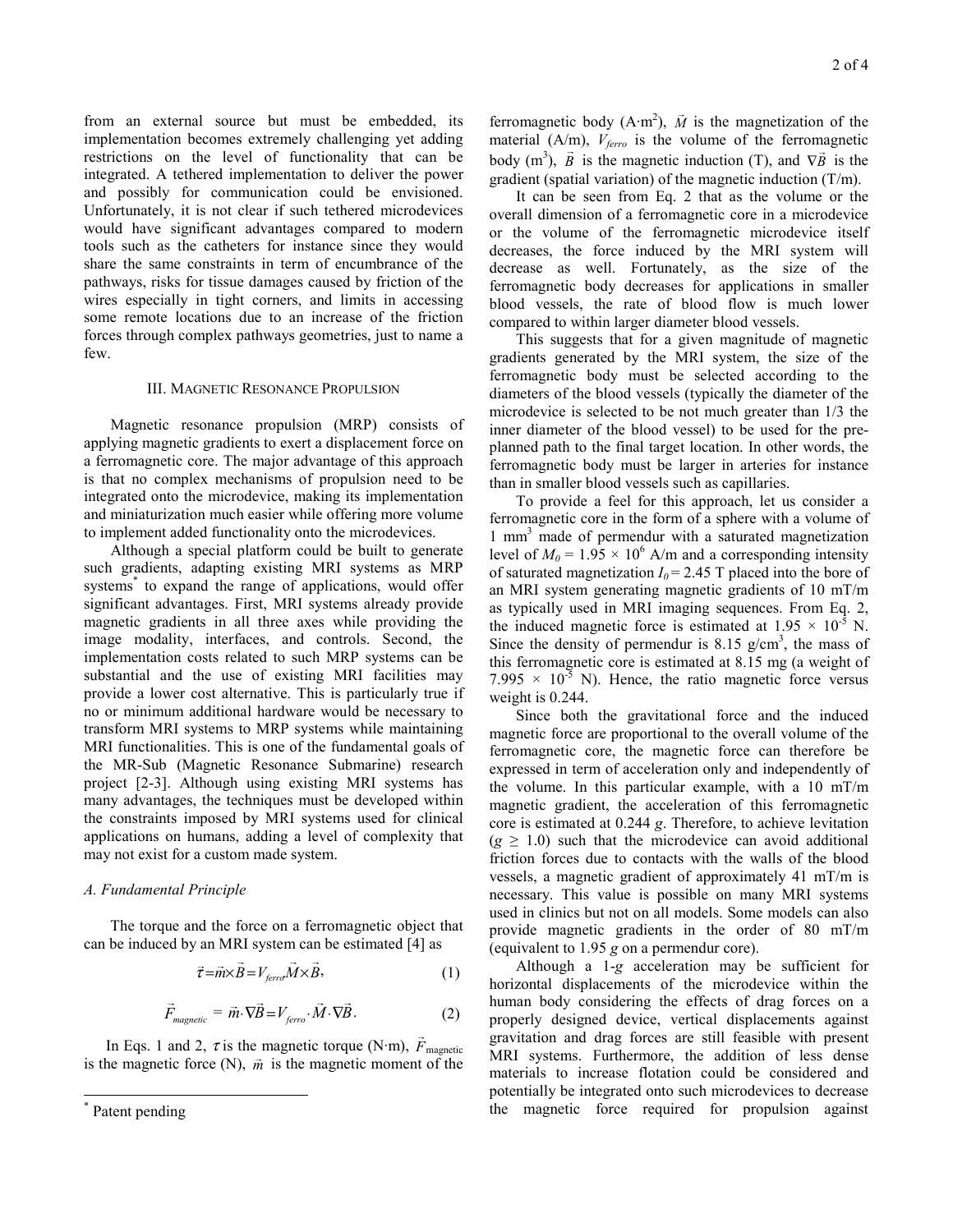gravitation. Tilting the patient at a specific angle depending on the displacement paths of the microdevices may also be an alternative and/or complementary solution. A technical issue especially to achieve levitation is the Joule effect that causes excessive heat on the gradient coils of many MRI systems, preventing continuous operation. To allow sufficient time for heat dissipation, the coils must be operated in a pulsating mode by varying the duty cycle. During the MRP process, the power dissipation of the coils must not exceed the maximum power dissipation that can be handled by the cooling system. The duty cycle can be increased closer to continuous operation provided that the amplitude of the magnetic gradients is adjusted accordingly. From the previous example, with a duty cycle of 83.3% (i.e. 10 ms of magnetic gradients within a 12 ms cycle for instance), a pulsed magnetic gradient of 49.2 mT/m would be necessary for levitation (equivalent to 41 mT/m with 100% duty cycle or continuous operation mode). Unfortunately, a pulsating gradient mode typically increases the complexity of the feedback control for proper motion of the microdevice since the force is not constant. Furthermore, rapid changes in the gradient coils can induce stimulations on the nervous system of the patient and must be considered carefully during the MRP process.

#### IV. TRACKING AND POSITIONING

 A critical aspect of the MRP system and in particular to be able to control the displacement of the ferromagnetic microdevice is to determine its positioning accurately. Ideally, tracking and positioning of the microdevice should be performed by the MRI system and not by additional magnetic sensors, search coils, SQUID, Hall sensors or nuclear magnetic resonance (NMR) magnetometers. Unfortunately, ferromagnetic materials cause image distortions in an MRI system as depicted in Fig. 1.



# Fig. 1. MRI image artifact of a 1010/1020 carbon steel sphere.

 Hence, to use the MRI system to position such microdevices, image processing techniques must be 3 of 4

developed and integrated as part of the MRI system. Although much work needs to be done on positioning using the MRI system, a positioning method [5] using signal processing techniques is being developed. The method considers the phase image and spatial gradient representation of the induced field providing information on the position of a dipole. Although these representations are dependent on the magnetic field, they are typically well defined as shown in Fig 2 for common geometries such as a sphere which is the geometry considered so far for the first microdevices.



Fig. 2. Magnetic dipole MRI phase image (left) and simulated field mapping (right) of a 1010/1020 carbon steel sphere (from [5]).

 Depending on the required resolution for positioning, MRI systems can be relatively slow for real-time control purpose, especially when targeting smaller diameter vessels. As such, external sensors such as SQUID to complement the proposed positioning method may be required for the more demanding applications.

## V. CONTROL

 One of the major constraints for the real-time control for the displacement of a microdevice beside the spatial resolution of the positioning method being used is the latency or delays within the closed-loop system. The major delays are caused mainly by the positioning process and the overheads during the transfer of data between the different modules including the software modules within the computational platform of the MRI system. Presently, efforts are done to determine the best approaches to decrease such overheads and to determine appropriate methods to compensate for such overheads. Nonetheless, preliminary results suggest that efficient control of a microdevice in the blood streams, although challenging, may be feasible.

 Although larger blood vessels can tolerate a larger error margin for the control in displacement of the microdevice, changes in the diameter of the vessels coped with pulsating flow rates must be accounted for, unlike in the cases of much smaller blood vessels. Furthermore, because of image artifacts, initially the sites of interests including the target site and the pre-planned path for displacement must be imaged with the MRI system prior to introduce the microdevice. During the MRP process, the position of the